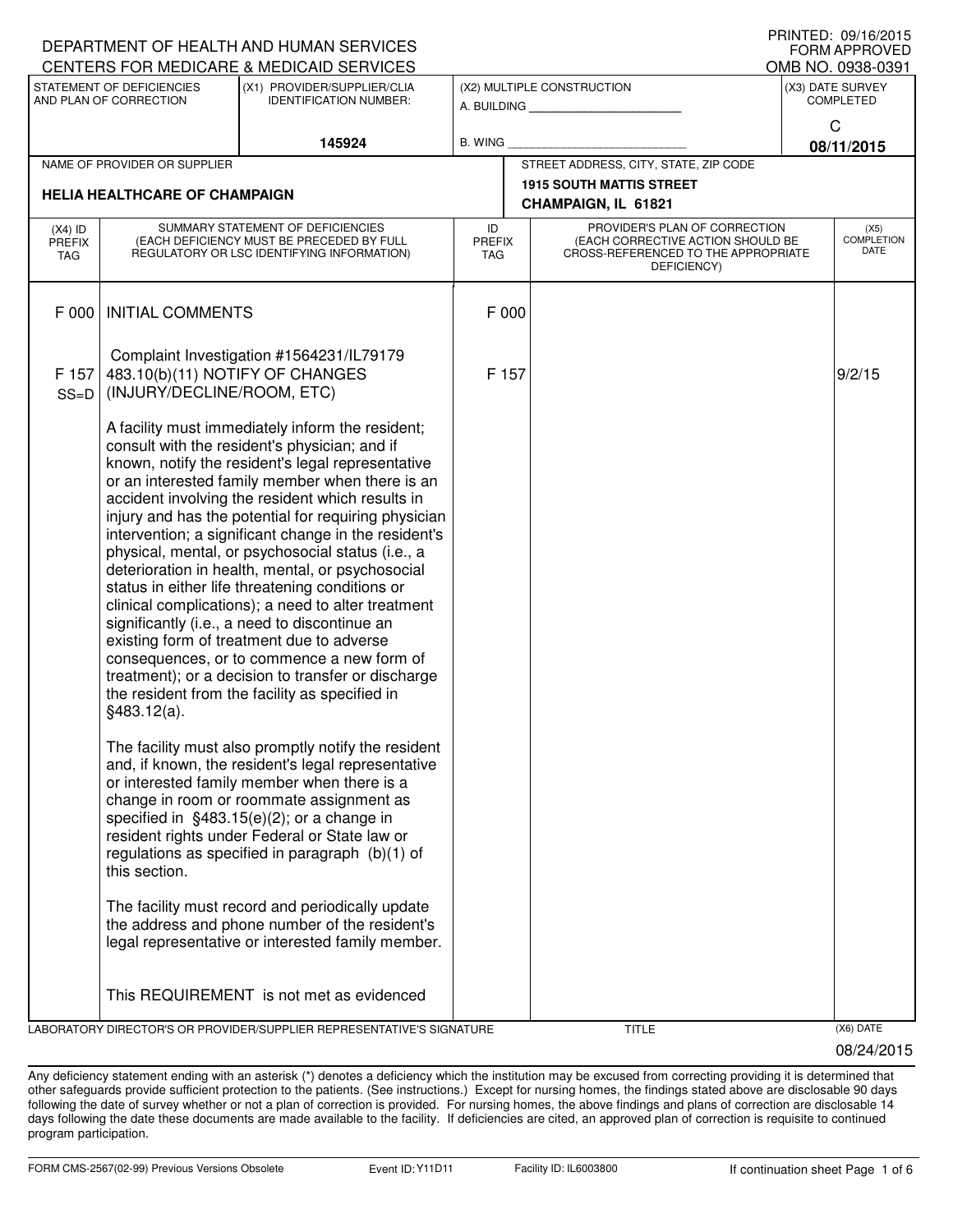|                                                                                      |                                                                                                                              | DEPARTMENT OF HEALTH AND HUMAN SERVICES                                                                      |                     |                                           |                                                                    |                   | I I III I LL . UJ/I U/LU I J<br>FORM APPROVED |  |  |  |
|--------------------------------------------------------------------------------------|------------------------------------------------------------------------------------------------------------------------------|--------------------------------------------------------------------------------------------------------------|---------------------|-------------------------------------------|--------------------------------------------------------------------|-------------------|-----------------------------------------------|--|--|--|
|                                                                                      |                                                                                                                              | CENTERS FOR MEDICARE & MEDICAID SERVICES<br>(X1) PROVIDER/SUPPLIER/CLIA                                      |                     |                                           |                                                                    | OMB NO. 0938-0391 |                                               |  |  |  |
| STATEMENT OF DEFICIENCIES<br>AND PLAN OF CORRECTION<br><b>IDENTIFICATION NUMBER:</b> |                                                                                                                              |                                                                                                              |                     | (X2) MULTIPLE CONSTRUCTION<br>A. BUILDING | (X3) DATE SURVEY<br><b>COMPLETED</b>                               |                   |                                               |  |  |  |
|                                                                                      |                                                                                                                              |                                                                                                              |                     |                                           |                                                                    |                   | C                                             |  |  |  |
|                                                                                      |                                                                                                                              | 145924                                                                                                       | <b>B. WING</b>      |                                           |                                                                    |                   | 08/11/2015                                    |  |  |  |
|                                                                                      | NAME OF PROVIDER OR SUPPLIER                                                                                                 |                                                                                                              |                     | STREET ADDRESS, CITY, STATE, ZIP CODE     |                                                                    |                   |                                               |  |  |  |
|                                                                                      | <b>HELIA HEALTHCARE OF CHAMPAIGN</b>                                                                                         |                                                                                                              |                     | <b>1915 SOUTH MATTIS STREET</b>           |                                                                    |                   |                                               |  |  |  |
|                                                                                      |                                                                                                                              |                                                                                                              |                     |                                           | CHAMPAIGN, IL 61821                                                |                   |                                               |  |  |  |
| $(X4)$ ID<br><b>PREFIX</b>                                                           | SUMMARY STATEMENT OF DEFICIENCIES<br>(EACH DEFICIENCY MUST BE PRECEDED BY FULL<br>REGULATORY OR LSC IDENTIFYING INFORMATION) |                                                                                                              | ID<br><b>PREFIX</b> |                                           | PROVIDER'S PLAN OF CORRECTION<br>(EACH CORRECTIVE ACTION SHOULD BE |                   | (X5)<br><b>COMPLETION</b>                     |  |  |  |
| <b>TAG</b>                                                                           |                                                                                                                              |                                                                                                              | TAG.                |                                           | CROSS-REFERENCED TO THE APPROPRIATE                                |                   | <b>DATE</b>                                   |  |  |  |
|                                                                                      |                                                                                                                              |                                                                                                              |                     |                                           | DEFICIENCY)                                                        |                   |                                               |  |  |  |
| F 157                                                                                |                                                                                                                              |                                                                                                              |                     |                                           |                                                                    |                   |                                               |  |  |  |
|                                                                                      | Continued From page 1                                                                                                        |                                                                                                              | F 157               |                                           |                                                                    |                   |                                               |  |  |  |
|                                                                                      | by:                                                                                                                          | Based on interview and record review the facility                                                            |                     |                                           |                                                                    |                   |                                               |  |  |  |
|                                                                                      |                                                                                                                              | failed to notify the physician of reoccurring                                                                |                     |                                           |                                                                    |                   |                                               |  |  |  |
|                                                                                      |                                                                                                                              | open/bleeding sores on a resident's perineum for                                                             |                     |                                           |                                                                    |                   |                                               |  |  |  |
|                                                                                      |                                                                                                                              | a period of eighteen months for one of five                                                                  |                     |                                           |                                                                    |                   |                                               |  |  |  |
|                                                                                      | sample of eight.                                                                                                             | residents (R1) reviewed for perineal care in the                                                             |                     |                                           |                                                                    |                   |                                               |  |  |  |
|                                                                                      |                                                                                                                              |                                                                                                              |                     |                                           |                                                                    |                   |                                               |  |  |  |
|                                                                                      | Findings include:                                                                                                            |                                                                                                              |                     |                                           |                                                                    |                   |                                               |  |  |  |
|                                                                                      |                                                                                                                              | The Minimum Data Set dated 5/5/15 documents                                                                  |                     |                                           |                                                                    |                   |                                               |  |  |  |
|                                                                                      |                                                                                                                              | that R1 is severely cognitively impaired and                                                                 |                     |                                           |                                                                    |                   |                                               |  |  |  |
|                                                                                      |                                                                                                                              | requires extensive assistance with daily care and<br>toileting. The Physician's Progress Note dated          |                     |                                           |                                                                    |                   |                                               |  |  |  |
|                                                                                      |                                                                                                                              | 7/28/15 documents "Daughter brought (R1) into                                                                |                     |                                           |                                                                    |                   |                                               |  |  |  |
|                                                                                      |                                                                                                                              | the {clinic} from a nursing home. Has advanced                                                               |                     |                                           |                                                                    |                   |                                               |  |  |  |
|                                                                                      |                                                                                                                              | dementia. Wheel chair dependent and non                                                                      |                     |                                           |                                                                    |                   |                                               |  |  |  |
|                                                                                      |                                                                                                                              | ambulatory. Apparently her daughter removed<br>her from the nursing home against medical                     |                     |                                           |                                                                    |                   |                                               |  |  |  |
|                                                                                      |                                                                                                                              | advice last PM (night) (7/28/15 at 12:05 am) due                                                             |                     |                                           |                                                                    |                   |                                               |  |  |  |
|                                                                                      |                                                                                                                              | to multiple sores in her groin, perianal and                                                                 |                     |                                           |                                                                    |                   |                                               |  |  |  |
|                                                                                      |                                                                                                                              | perineum." The Physician's Progress Note also                                                                |                     |                                           |                                                                    |                   |                                               |  |  |  |
|                                                                                      |                                                                                                                              | documents "Physical Exam Genitourinary: There                                                                |                     |                                           |                                                                    |                   |                                               |  |  |  |
|                                                                                      |                                                                                                                              | is a lesion on the right labia. There is a lesion on<br>the left labia. Multiple superficial erosions on the |                     |                                           |                                                                    |                   |                                               |  |  |  |
|                                                                                      |                                                                                                                              | labial; perineum and the peri-anal region." Z1's                                                             |                     |                                           |                                                                    |                   |                                               |  |  |  |
|                                                                                      |                                                                                                                              | (Nurse Practitioner) Progress Note dated 7/29/15                                                             |                     |                                           |                                                                    |                   |                                               |  |  |  |
|                                                                                      |                                                                                                                              | documents that R1 was admitted to a different                                                                |                     |                                           |                                                                    |                   |                                               |  |  |  |
|                                                                                      |                                                                                                                              | long term care facility on that date and that R1's<br>perineal rash strongly resembles Genital Herpes.       |                     |                                           |                                                                    |                   |                                               |  |  |  |
|                                                                                      |                                                                                                                              | The Progress Note documents that Acyclovir 500                                                               |                     |                                           |                                                                    |                   |                                               |  |  |  |
|                                                                                      |                                                                                                                              | milligrams (antiviral) three times daily for ten days                                                        |                     |                                           |                                                                    |                   |                                               |  |  |  |
|                                                                                      |                                                                                                                              | was ordered for R1. The laboratory report dated                                                              |                     |                                           |                                                                    |                   |                                               |  |  |  |
|                                                                                      |                                                                                                                              | 7/31/15 documents a positive result of Genital                                                               |                     |                                           |                                                                    |                   |                                               |  |  |  |
|                                                                                      | Herpes for R1.                                                                                                               |                                                                                                              |                     |                                           |                                                                    |                   |                                               |  |  |  |
|                                                                                      |                                                                                                                              | On 8/10/15 at 10:00 am E7 Certified Nurses Aide                                                              |                     |                                           |                                                                    |                   |                                               |  |  |  |
|                                                                                      |                                                                                                                              | (CNA) stated that R1 has had open blisters that                                                              |                     |                                           |                                                                    |                   |                                               |  |  |  |
|                                                                                      |                                                                                                                              | would bleed around R1's rectum since E7 has                                                                  |                     |                                           |                                                                    |                   |                                               |  |  |  |

FORM CMS-2567(02-99) Previous Versions Obsolete Event ID: Y11D11 Facility ID: IL6003800 If continuation sheet Page 2 of 6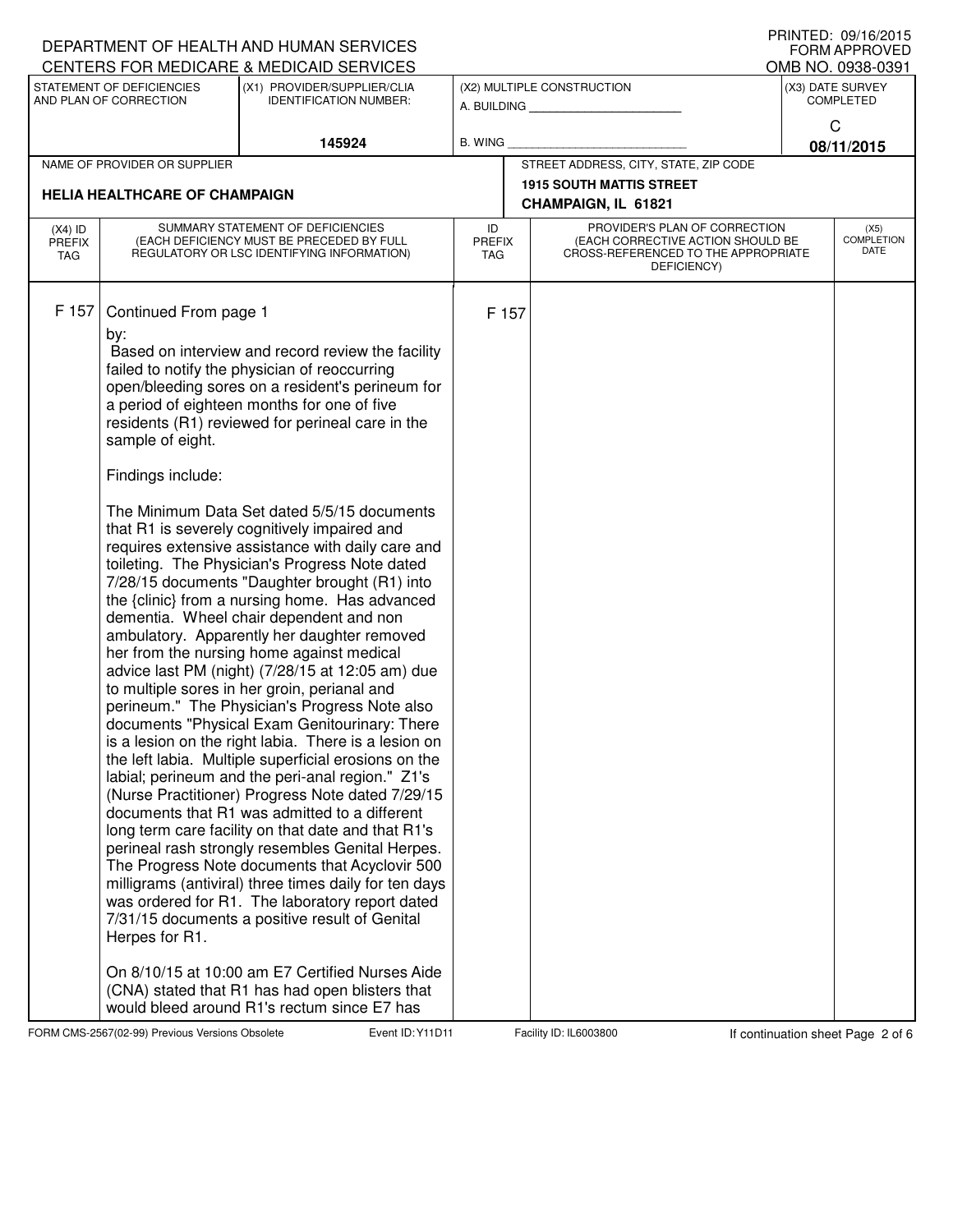|                                      |                                                                                                                              | DEPARTMENT OF HEALTH AND HUMAN SERVICES                                                                                                                                                                                                                                                                                                                                                                                                                                                                                                                                                                                                                                                                                                                                                                                                                                                                                                                                                                                                                                                                                                                                                                                                                                                                                                                                                                                                                                                                                                                                                                                                                  |                                   |                                       | U ININTED. UJ/IU/ZUIJ<br><b>FORM APPROVED</b>                                                                            |                                      |                            |
|--------------------------------------|------------------------------------------------------------------------------------------------------------------------------|----------------------------------------------------------------------------------------------------------------------------------------------------------------------------------------------------------------------------------------------------------------------------------------------------------------------------------------------------------------------------------------------------------------------------------------------------------------------------------------------------------------------------------------------------------------------------------------------------------------------------------------------------------------------------------------------------------------------------------------------------------------------------------------------------------------------------------------------------------------------------------------------------------------------------------------------------------------------------------------------------------------------------------------------------------------------------------------------------------------------------------------------------------------------------------------------------------------------------------------------------------------------------------------------------------------------------------------------------------------------------------------------------------------------------------------------------------------------------------------------------------------------------------------------------------------------------------------------------------------------------------------------------------|-----------------------------------|---------------------------------------|--------------------------------------------------------------------------------------------------------------------------|--------------------------------------|----------------------------|
|                                      |                                                                                                                              | CENTERS FOR MEDICARE & MEDICAID SERVICES                                                                                                                                                                                                                                                                                                                                                                                                                                                                                                                                                                                                                                                                                                                                                                                                                                                                                                                                                                                                                                                                                                                                                                                                                                                                                                                                                                                                                                                                                                                                                                                                                 |                                   |                                       |                                                                                                                          | OMB NO. 0938-0391                    |                            |
|                                      | STATEMENT OF DEFICIENCIES<br>AND PLAN OF CORRECTION                                                                          | (X1) PROVIDER/SUPPLIER/CLIA<br><b>IDENTIFICATION NUMBER:</b>                                                                                                                                                                                                                                                                                                                                                                                                                                                                                                                                                                                                                                                                                                                                                                                                                                                                                                                                                                                                                                                                                                                                                                                                                                                                                                                                                                                                                                                                                                                                                                                             |                                   |                                       | (X2) MULTIPLE CONSTRUCTION<br>A. BUILDING                                                                                | (X3) DATE SURVEY<br><b>COMPLETED</b> |                            |
|                                      |                                                                                                                              | 145924                                                                                                                                                                                                                                                                                                                                                                                                                                                                                                                                                                                                                                                                                                                                                                                                                                                                                                                                                                                                                                                                                                                                                                                                                                                                                                                                                                                                                                                                                                                                                                                                                                                   | <b>B. WING</b>                    |                                       |                                                                                                                          |                                      | C<br>08/11/2015            |
| NAME OF PROVIDER OR SUPPLIER         |                                                                                                                              |                                                                                                                                                                                                                                                                                                                                                                                                                                                                                                                                                                                                                                                                                                                                                                                                                                                                                                                                                                                                                                                                                                                                                                                                                                                                                                                                                                                                                                                                                                                                                                                                                                                          |                                   | STREET ADDRESS, CITY, STATE, ZIP CODE |                                                                                                                          |                                      |                            |
|                                      |                                                                                                                              |                                                                                                                                                                                                                                                                                                                                                                                                                                                                                                                                                                                                                                                                                                                                                                                                                                                                                                                                                                                                                                                                                                                                                                                                                                                                                                                                                                                                                                                                                                                                                                                                                                                          |                                   |                                       | <b>1915 SOUTH MATTIS STREET</b>                                                                                          |                                      |                            |
| <b>HELIA HEALTHCARE OF CHAMPAIGN</b> |                                                                                                                              |                                                                                                                                                                                                                                                                                                                                                                                                                                                                                                                                                                                                                                                                                                                                                                                                                                                                                                                                                                                                                                                                                                                                                                                                                                                                                                                                                                                                                                                                                                                                                                                                                                                          |                                   |                                       | CHAMPAIGN, IL 61821                                                                                                      |                                      |                            |
| $(X4)$ ID<br><b>PREFIX</b><br>TAG    | SUMMARY STATEMENT OF DEFICIENCIES<br>(EACH DEFICIENCY MUST BE PRECEDED BY FULL<br>REGULATORY OR LSC IDENTIFYING INFORMATION) |                                                                                                                                                                                                                                                                                                                                                                                                                                                                                                                                                                                                                                                                                                                                                                                                                                                                                                                                                                                                                                                                                                                                                                                                                                                                                                                                                                                                                                                                                                                                                                                                                                                          | ID<br><b>PREFIX</b><br><b>TAG</b> |                                       | PROVIDER'S PLAN OF CORRECTION<br>(EACH CORRECTIVE ACTION SHOULD BE<br>CROSS-REFERENCED TO THE APPROPRIATE<br>DEFICIENCY) |                                      | (X5)<br>COMPLETION<br>DATE |
| F 157                                | Continued From page 2<br>the facility on 2/3/14.<br>(E9) reported R1's sores to E8.<br>perineum.                             | been employed by the facility for the last year and<br>a half. E7 stated that the blistered areas would<br>bleed during incontinence care and even when<br>she (E7) tried to wipe R1's perineal area in a very<br>gentle manner R1 would "about jump out the<br>window in pain." E7 stated that at times the sores<br>would improve and then get worse again, but the<br>sores never went away completely. E7 stated<br>that she (E7) noticed the sores every time she<br>(E7) provided incontinence care for R1. E7<br>stated that she (E7) reported the sores to E8<br>Licensed Practical Nurse (LPN), E12 Registered<br>Nurse (RN) and E13 RN. The undated CNA<br>Roster documents that E7 was hired as a CNA at<br>On 8/6/15 at 3:45 PM E9 CNA stated that she<br>began taking care of R1 in early July 2015. E9<br>stated that R1 has had sores around the rectal<br>and vaginal areas since E9 has been caring for<br>her (R1). E9 stated that the sores were painful<br>and that R1 would jump when the sores were<br>touched during incontinence care. E9 stated she<br>On 8/6/15 3:20 PM E8 stated that R1 had white<br>patchy areas around her rectum that would bleed<br>during incontinence care and that incontinence<br>care was uncomfortable for R1 due to the sore<br>areas. E8 stated that R1 was being treated for<br>hemorrhoids but that the sore areas did not look<br>like hemorrhoids. E8 stated she did not notify<br>R1's physician of the sore areas on R1's<br>On 8/10/15 at 12:30 PM Z6 Physician stated that<br>no one at the facility notified him of the sores on<br>R1's perineal area. At that time Z6 stated facility |                                   | F 157                                 |                                                                                                                          |                                      |                            |
|                                      |                                                                                                                              | staff should have reported R1's sores to him (Z6).                                                                                                                                                                                                                                                                                                                                                                                                                                                                                                                                                                                                                                                                                                                                                                                                                                                                                                                                                                                                                                                                                                                                                                                                                                                                                                                                                                                                                                                                                                                                                                                                       |                                   |                                       |                                                                                                                          |                                      |                            |

FORM CMS-2567(02-99) Previous Versions Obsolete Event ID: Y11D11 Facility ID: IL6003800 If continuation sheet Page 3 of 6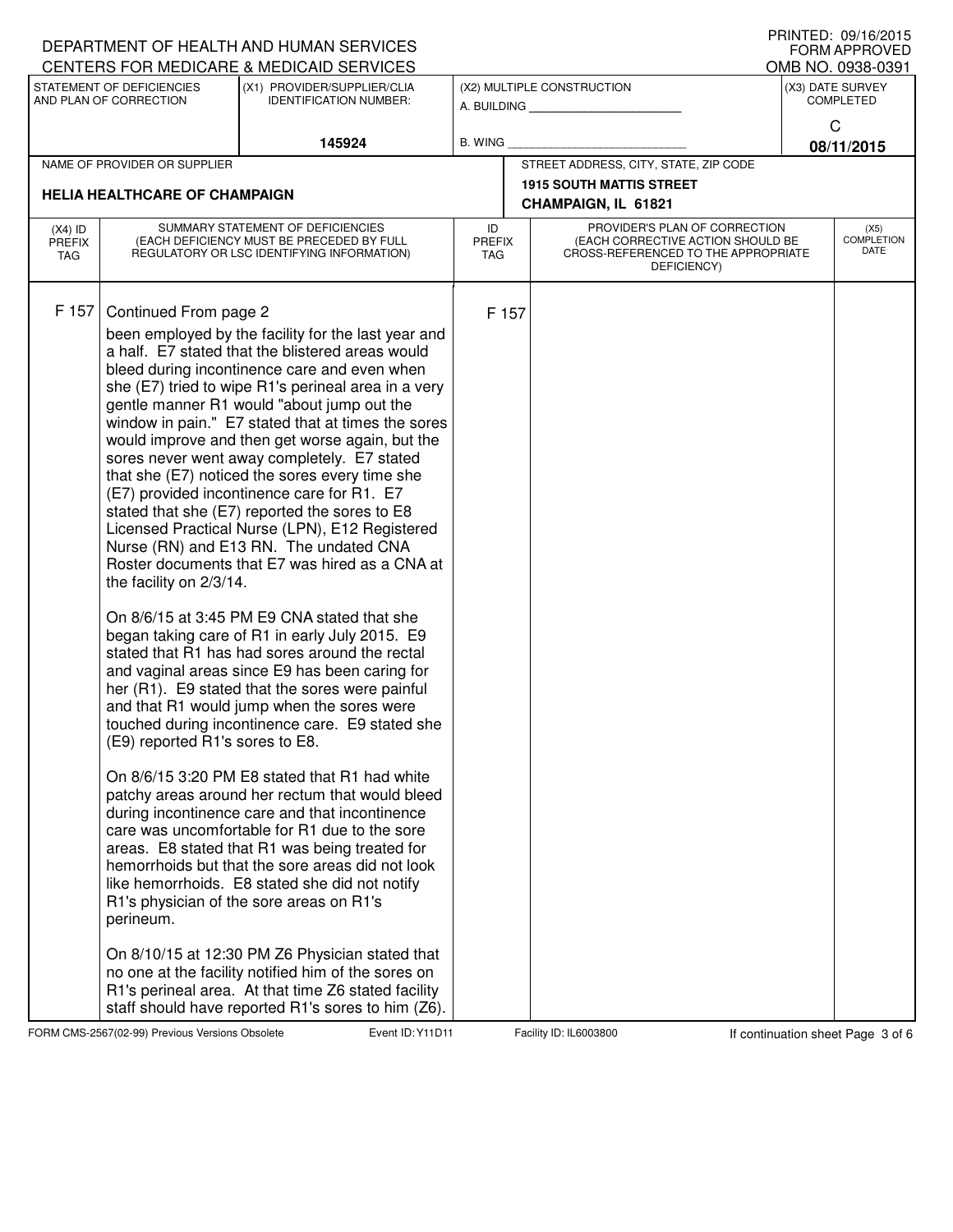|                                   |                                                                                                                              | DEPARTMENT OF HEALTH AND HUMAN SERVICES<br>CENTERS FOR MEDICARE & MEDICAID SERVICES                                                                                                                                                                 |                                   |                                                                                                                          |                                                           | FRINTED. 09/10/2013<br><b>FORM APPROVED</b> |
|-----------------------------------|------------------------------------------------------------------------------------------------------------------------------|-----------------------------------------------------------------------------------------------------------------------------------------------------------------------------------------------------------------------------------------------------|-----------------------------------|--------------------------------------------------------------------------------------------------------------------------|-----------------------------------------------------------|---------------------------------------------|
|                                   | STATEMENT OF DEFICIENCIES<br>AND PLAN OF CORRECTION                                                                          | (X1) PROVIDER/SUPPLIER/CLIA<br><b>IDENTIFICATION NUMBER:</b>                                                                                                                                                                                        |                                   | (X2) MULTIPLE CONSTRUCTION                                                                                               | OMB NO. 0938-0391<br>(X3) DATE SURVEY<br><b>COMPLETED</b> |                                             |
|                                   |                                                                                                                              |                                                                                                                                                                                                                                                     |                                   | A. BUILDING                                                                                                              |                                                           | C                                           |
|                                   |                                                                                                                              | 145924                                                                                                                                                                                                                                              | <b>B. WING</b>                    |                                                                                                                          |                                                           | 08/11/2015                                  |
|                                   | NAME OF PROVIDER OR SUPPLIER                                                                                                 |                                                                                                                                                                                                                                                     |                                   | STREET ADDRESS, CITY, STATE, ZIP CODE                                                                                    |                                                           |                                             |
|                                   | <b>HELIA HEALTHCARE OF CHAMPAIGN</b>                                                                                         |                                                                                                                                                                                                                                                     |                                   | <b>1915 SOUTH MATTIS STREET</b><br>CHAMPAIGN, IL 61821                                                                   |                                                           |                                             |
| $(X4)$ ID<br><b>PREFIX</b><br>TAG | SUMMARY STATEMENT OF DEFICIENCIES<br>(EACH DEFICIENCY MUST BE PRECEDED BY FULL<br>REGULATORY OR LSC IDENTIFYING INFORMATION) |                                                                                                                                                                                                                                                     | ID<br><b>PREFIX</b><br><b>TAG</b> | PROVIDER'S PLAN OF CORRECTION<br>(EACH CORRECTIVE ACTION SHOULD BE<br>CROSS-REFERENCED TO THE APPROPRIATE<br>DEFICIENCY) |                                                           | (X5)<br><b>COMPLETION</b><br><b>DATE</b>    |
| F 157                             | Continued From page 3                                                                                                        |                                                                                                                                                                                                                                                     | F 157                             |                                                                                                                          |                                                           |                                             |
|                                   | the sores on R1's perineum.                                                                                                  | On 8/10/15 at 2:00 PM E2 Director of Nurses<br>stated that facility staff should have notified Z6 of                                                                                                                                                |                                   |                                                                                                                          |                                                           |                                             |
| F 387<br>$SS=D$                   | 2012 states "The residents primary<br>healthneed to alter treatment"<br>OF PHYSICIAN VISIT                                   | The Change in Condition policy dated February<br>physicianwill be notified immediately of any<br>change in resident's physical or medical<br>condition, this includes:deterioration in<br>483.40(c)(1)-(2) FREQUENCY & TIMELINESS                   | F 387                             |                                                                                                                          |                                                           | 9/2/15                                      |
|                                   | thereafter.                                                                                                                  | The resident must be seen by a physician at least<br>once every 30 days for the first 90 days after<br>admission, and at least once every 60 days                                                                                                   |                                   |                                                                                                                          |                                                           |                                             |
|                                   | required.                                                                                                                    | A physician visit is considered timely if it occurs<br>not later than 10 days after the date the visit was                                                                                                                                          |                                   |                                                                                                                          |                                                           |                                             |
|                                   | by:<br>sample of eight.                                                                                                      | This REQUIREMENT is not met as evidenced<br>Based on interview and record review the facility<br>failed to ensure residents were seen by a<br>physician every 60 days for two of five residents<br>(R1 and R3) reviewed for physician visits in the |                                   |                                                                                                                          |                                                           |                                             |
|                                   | Findings include:                                                                                                            |                                                                                                                                                                                                                                                     |                                   |                                                                                                                          |                                                           |                                             |
|                                   |                                                                                                                              | 1. The undated Face Sheet documents that R1<br>was admitted to the facility on 9/4/13. The<br>Nurses Notes dated 7/27/15 and 7/28/15<br>document that R1 was discharged from the                                                                    |                                   |                                                                                                                          |                                                           |                                             |

FORM CMS-2567(02-99) Previous Versions Obsolete **Figure 10: Y11D11** Facility ID: IL6003800 If continuation sheet Page 4 of 6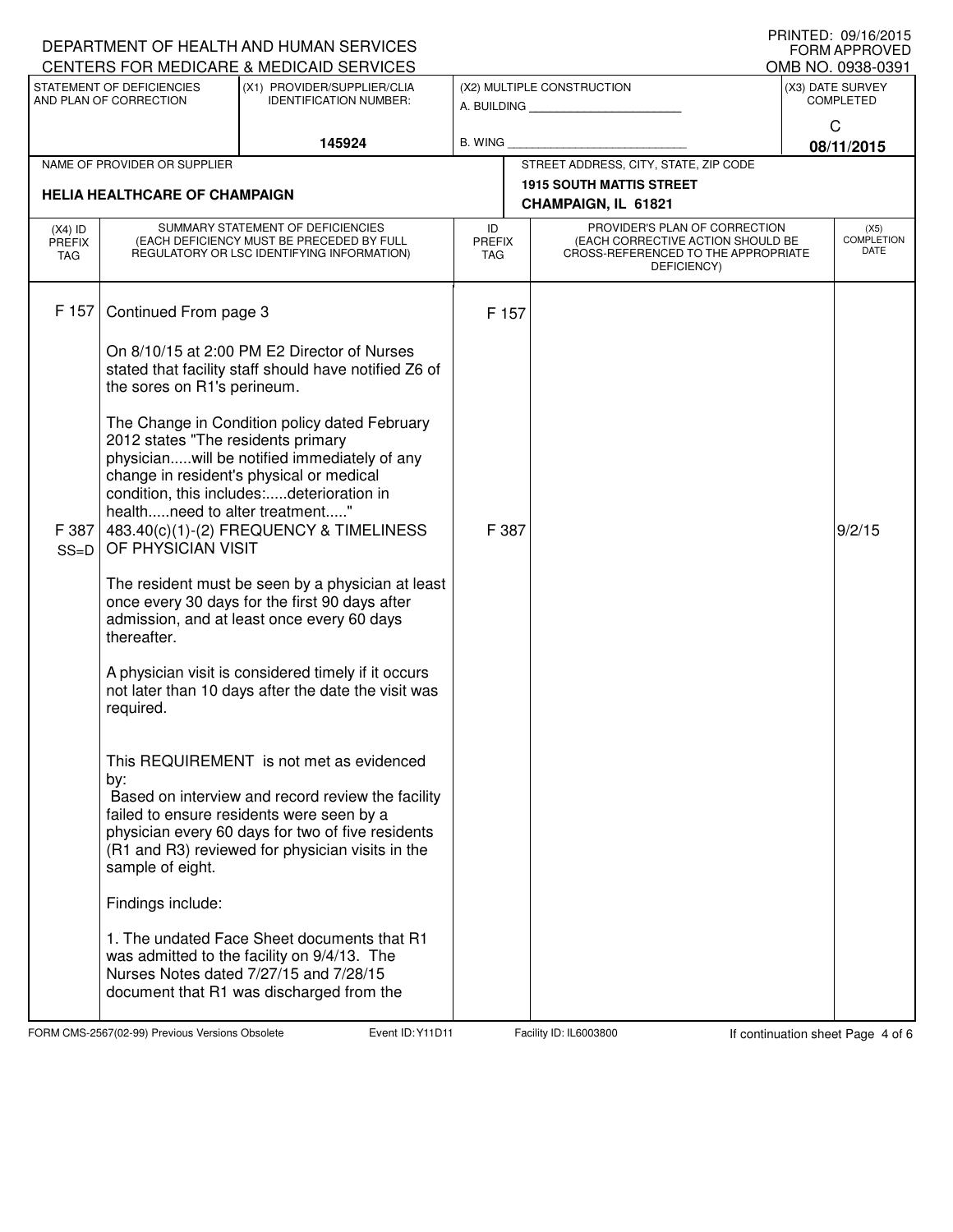| DEPARTMENT OF HEALTH AND HUMAN SERVICES<br>CENTERS FOR MEDICARE & MEDICAID SERVICES |                                                                                                                                                                                                               | FRIIVIEU. VYI 10/ZU I 3<br><b>FORM APPROVED</b><br>OMB NO. 0938-0391                                                                                                                                                                                                                                                                                                                                                                                                                                                                                                                                                                                                                                                                                                                                                                                                                                                                                                                                                                                                                                                                                                                                                                                                                                                                                                                                                                                                                                                                                                                        |                            |                                                                                                                          |                                                        |                 |                                      |
|-------------------------------------------------------------------------------------|---------------------------------------------------------------------------------------------------------------------------------------------------------------------------------------------------------------|---------------------------------------------------------------------------------------------------------------------------------------------------------------------------------------------------------------------------------------------------------------------------------------------------------------------------------------------------------------------------------------------------------------------------------------------------------------------------------------------------------------------------------------------------------------------------------------------------------------------------------------------------------------------------------------------------------------------------------------------------------------------------------------------------------------------------------------------------------------------------------------------------------------------------------------------------------------------------------------------------------------------------------------------------------------------------------------------------------------------------------------------------------------------------------------------------------------------------------------------------------------------------------------------------------------------------------------------------------------------------------------------------------------------------------------------------------------------------------------------------------------------------------------------------------------------------------------------|----------------------------|--------------------------------------------------------------------------------------------------------------------------|--------------------------------------------------------|-----------------|--------------------------------------|
|                                                                                     | STATEMENT OF DEFICIENCIES<br>AND PLAN OF CORRECTION                                                                                                                                                           | (X1) PROVIDER/SUPPLIER/CLIA<br><b>IDENTIFICATION NUMBER:</b>                                                                                                                                                                                                                                                                                                                                                                                                                                                                                                                                                                                                                                                                                                                                                                                                                                                                                                                                                                                                                                                                                                                                                                                                                                                                                                                                                                                                                                                                                                                                |                            |                                                                                                                          | (X2) MULTIPLE CONSTRUCTION<br>A. BUILDING              |                 | (X3) DATE SURVEY<br><b>COMPLETED</b> |
|                                                                                     |                                                                                                                                                                                                               | 145924                                                                                                                                                                                                                                                                                                                                                                                                                                                                                                                                                                                                                                                                                                                                                                                                                                                                                                                                                                                                                                                                                                                                                                                                                                                                                                                                                                                                                                                                                                                                                                                      | <b>B. WING</b>             |                                                                                                                          |                                                        | С<br>08/11/2015 |                                      |
| NAME OF PROVIDER OR SUPPLIER                                                        |                                                                                                                                                                                                               |                                                                                                                                                                                                                                                                                                                                                                                                                                                                                                                                                                                                                                                                                                                                                                                                                                                                                                                                                                                                                                                                                                                                                                                                                                                                                                                                                                                                                                                                                                                                                                                             |                            | STREET ADDRESS, CITY, STATE, ZIP CODE                                                                                    |                                                        |                 |                                      |
|                                                                                     | <b>HELIA HEALTHCARE OF CHAMPAIGN</b>                                                                                                                                                                          |                                                                                                                                                                                                                                                                                                                                                                                                                                                                                                                                                                                                                                                                                                                                                                                                                                                                                                                                                                                                                                                                                                                                                                                                                                                                                                                                                                                                                                                                                                                                                                                             |                            |                                                                                                                          | <b>1915 SOUTH MATTIS STREET</b><br>CHAMPAIGN, IL 61821 |                 |                                      |
| $(X4)$ ID<br><b>PREFIX</b><br>TAG                                                   | SUMMARY STATEMENT OF DEFICIENCIES<br>(EACH DEFICIENCY MUST BE PRECEDED BY FULL<br>REGULATORY OR LSC IDENTIFYING INFORMATION)                                                                                  |                                                                                                                                                                                                                                                                                                                                                                                                                                                                                                                                                                                                                                                                                                                                                                                                                                                                                                                                                                                                                                                                                                                                                                                                                                                                                                                                                                                                                                                                                                                                                                                             | ID<br><b>PREFIX</b><br>TAG | PROVIDER'S PLAN OF CORRECTION<br>(EACH CORRECTIVE ACTION SHOULD BE<br>CROSS-REFERENCED TO THE APPROPRIATE<br>DEFICIENCY) |                                                        |                 | (X5)<br><b>COMPLETION</b><br>DATE    |
| F 387                                                                               | Continued From page 4<br>gatrostomy tube and has diagnoses of<br>Depression.<br>problem tracking physician visits."<br>Osteoarthritis, Advanced Dementia,<br>R3's attending physician.<br>5/24/13 and 7/9/15. | facility on 7/28/15 after her family took her from<br>the facility against medical advice. The<br>Physician's Order Sheet dated 7/1/15 through<br>7/31/15 documents that R1 is totally fed via a<br>Dysphagia, Diabetes Mellitus, Hypertension,<br>Dementia, Cerebral Vascular Accident and<br>Z6's Physician's Progress Note dated 1/8/15<br>documents that Z6 saw R1 at the facility on that<br>date. On 8/10/15 at 2:00 PM E2 Director of<br>Nurses could not provide documentation that R1<br>had been seen by a physician since 1/8/15. On<br>8/10/15 at 3:00 PM E2 stated "we were having a<br>On 8/10/15 at 12:30 PM Z6 confirmed that he had<br>not seen R1 since 1/8/15. At that time Z6 stated<br>that he rounds at the facility two times each<br>month and that the facility is suppose to provide<br>him with a list of residents that need to be seen.<br>2. R3's Physician Orders Sheet (POS) dated July<br>2015 documents R3 is diagnosed with Diabetes,<br>Hypertension, Anemia, Anxiety and Depression.<br>R3's undated Admission Record documents that<br>R3 was admitted to the facility on 2/17/11. R3's<br>Admission Record also documents that Z7 was<br>R3's Medical Record documents physician visits<br>on 2/4/13, 4/8/13, 5/28/13, 7/9/15 and 7/12/15.<br>There were no documented physician visits for<br>R3 found in R3's Medical Record between<br>On 8/10/15 at 3:00 PM and 8/11/15 at 11:30 PM<br>E2, Director of Nurses stated that a resident must<br>be seen by a physician at least once every 30<br>days for the first 90 days after admission, and at |                            | F 387                                                                                                                    |                                                        |                 |                                      |

FORM CMS-2567(02-99) Previous Versions Obsolete **Figure 10: Y11D11** Facility ID: IL6003800 If continuation sheet Page 5 of 6